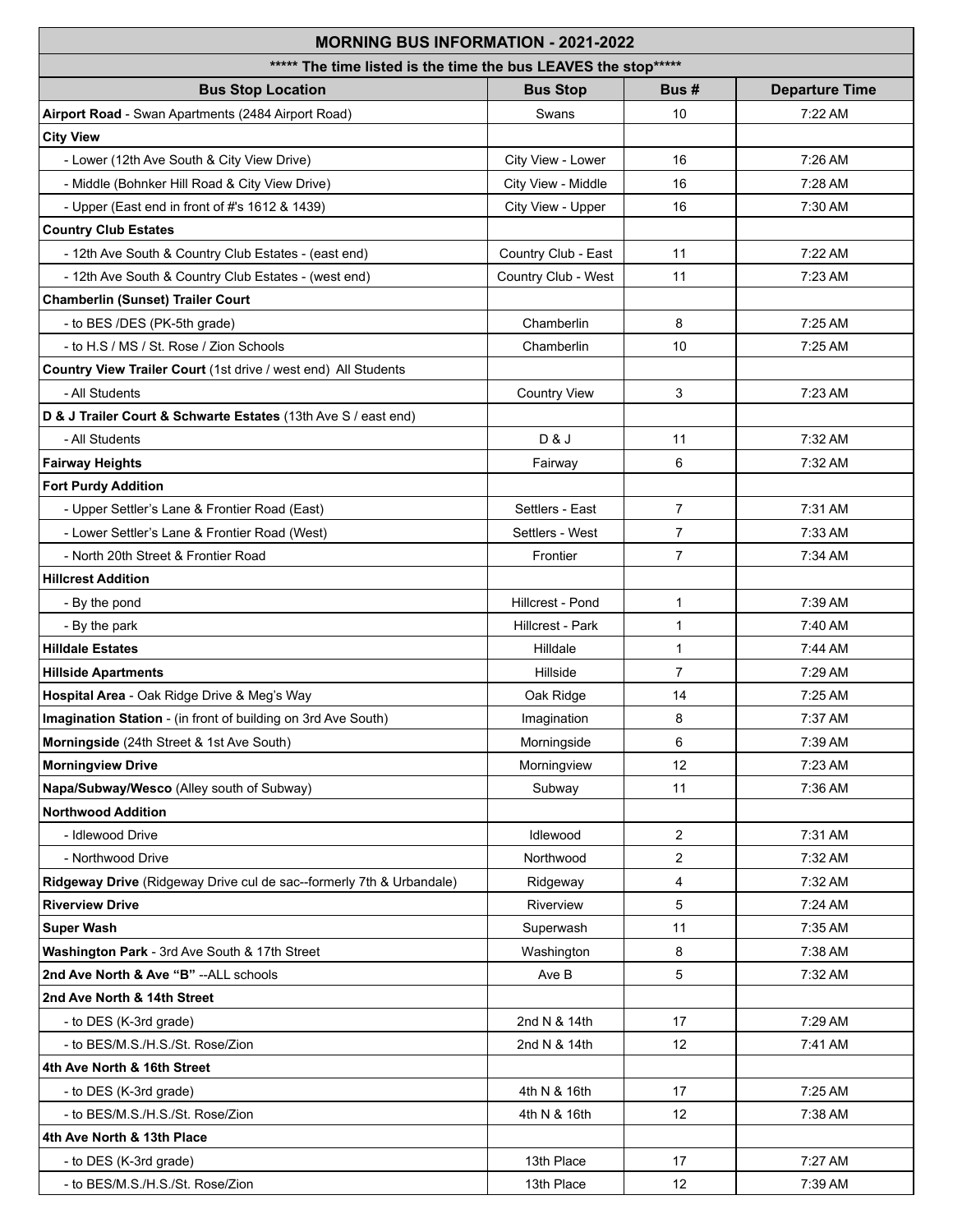| <b>Bus Stop Location</b>                                            | <b>Bus Stop</b>   | Bus#           | Time                              |  |  |  |  |
|---------------------------------------------------------------------|-------------------|----------------|-----------------------------------|--|--|--|--|
| ***** The time listed is the time the bus LEAVES the stop*****      |                   |                |                                   |  |  |  |  |
| 4th Ave North & 19th Street                                         | 4th N & 19th      | 7              | 7:38 AM                           |  |  |  |  |
| 5th Ave North & 10th Street                                         | 5th N & 10th      | 9              | 7:38 AM                           |  |  |  |  |
| 6th Ave North & 18th Street                                         | 6th N & 18th      | 4              | 7:26 AM                           |  |  |  |  |
| 6th Ave North & 21st Street                                         | 6th N & 21st      | 4              | 7:29 AM                           |  |  |  |  |
| 9th Ave North & Urbandale                                           | 9th & Urbandale   | 4              | 7:35 AM                           |  |  |  |  |
| 10th Ave North & 24th Street                                        | 10th N & 24th     | 17             | 7:36 AM                           |  |  |  |  |
| 2nd Ave South & 26th Street                                         | 2nd S & 26th      | 6              | 7:37 AM                           |  |  |  |  |
| 3rd Ave South & 14th Street                                         | 3rd S & 14th      | 15             | 7:35 AM                           |  |  |  |  |
| 3rd Ave South & 16th Street                                         | 3rd S & 16th      | 15             | 7:33 AM                           |  |  |  |  |
| 12th Ave South & Brummer Drive (Brummer Estates)                    | <b>Brummer</b>    | 11             | 7:25 AM                           |  |  |  |  |
| <b>Norelius Community Library</b>                                   | Library           | 15             | 7:37 AM                           |  |  |  |  |
| North 9th Street (alley by #117)                                    | N 9th             | 10             | 7:30 AM                           |  |  |  |  |
| North 10th & Oakwood Drive                                          | Oakwood           | 1              | 7:41 AM                           |  |  |  |  |
| North 11th & 3rd Ave North (1 block north of Ave C @ 3rd Ave North) | N 11th            | $\mathbf{1}$   | 7:36 AM                           |  |  |  |  |
| North 20th Street & Oakpark Blvd                                    | Oakpark           | $\overline{7}$ | 7:35 AM                           |  |  |  |  |
| North 24th Street & Parkview Drive (Little League Fields)           | Parkview          | 17             | 7:38 AM                           |  |  |  |  |
| North 24th Street & Bel Aire Drive (Our Savior Church)              | <b>Bel Aire</b>   | 17             | 7:40 AM                           |  |  |  |  |
| North 24th Street & 1st Ave North                                   | 1st N & 24th      | 17             | 7:42 AM                           |  |  |  |  |
| <b>Broadway Elementary School -</b>                                 |                   |                |                                   |  |  |  |  |
| - to DES / M.S. / H.S. (Load on Broadway)                           | Broadway          | 8/3/12/9/12/2  | 7:30 / 7:31 / 7:36 / 7:42 / 7:43  |  |  |  |  |
| - to St. Rose - Zion (load on 1st Ave South, by Gym Building)       | 1st Ave S         | 8/3            | 7:50 AM / 7:54 AM                 |  |  |  |  |
| 20th Street School                                                  |                   |                |                                   |  |  |  |  |
| - to H.S. & M.S.                                                    | <b>DES</b>        | 3/5/6/2/17     | 35 / 7:41 / 7:41 / 7:41 / 7:45 Al |  |  |  |  |
| - to BES / Zion / St. Rose                                          | <b>DES</b>        | 8              | 7:48 AM                           |  |  |  |  |
| <b>Middle School</b>                                                |                   |                |                                   |  |  |  |  |
| - to St. Rose / Zion                                                | МS                | 3              | 7:39 AM                           |  |  |  |  |
| - to H.S. $/$ BES $/$ DES                                           | <b>MS</b>         | $\overline{2}$ | 7:34 AM                           |  |  |  |  |
| <b>High School</b>                                                  |                   |                |                                   |  |  |  |  |
| - to M.S. (6th-8th grade)                                           | HS                | 5              | 7:44 AM                           |  |  |  |  |
| - to DES (K-3rd grade)                                              | HS                | $\overline{2}$ | 7:37 AM                           |  |  |  |  |
| - to BES / St. Rose / Zion                                          | <b>HS</b>         | 3              | 7:51 AM                           |  |  |  |  |
| St. Rose - 2nd Ave South & 10th Street                              | St. Rose          |                |                                   |  |  |  |  |
| - to 20th Street / BES (PK - 5th Grade)                             |                   | 12             | 7:28 AM                           |  |  |  |  |
| - to High School / Middle School                                    |                   | 5/9/15         | 7:34 AM / 7:38 AM                 |  |  |  |  |
| - to Middle School                                                  |                   | 11/16          | 7:37 AM                           |  |  |  |  |
| <b>Zion Lutheran School</b>                                         |                   |                |                                   |  |  |  |  |
| - to BES / DES / M.S. / H.S.                                        | Zion              | 5/10/14        | 7:35 / 7:33 / 7:33                |  |  |  |  |
| Buck Grove @ County Shed                                            | <b>Buck Grove</b> | 5              | 7:15 AM                           |  |  |  |  |
| <b>Deloit</b>                                                       |                   |                |                                   |  |  |  |  |
| - Deloit Post Office                                                | Deloit            | $\overline{2}$ | 7:18 AM                           |  |  |  |  |
| - Vine & Wolf                                                       |                   | 2              | 7:19 AM                           |  |  |  |  |
| - City Park                                                         |                   | $\overline{2}$ | 7:21 AM                           |  |  |  |  |
| - Wolf & Main                                                       |                   | $\overline{2}$ | 7:22 AM                           |  |  |  |  |
| Kiron                                                               |                   |                |                                   |  |  |  |  |
| - Main Street                                                       | Kiron             | 9              | 7:02 AM                           |  |  |  |  |
| - North Orange & Timothy                                            |                   | 9              | 7:04 AM                           |  |  |  |  |
| - Lime Street                                                       |                   | 9              | 7:07 AM                           |  |  |  |  |
| - North Orange & 3rd St.                                            |                   | 9              | 7:08 AM                           |  |  |  |  |